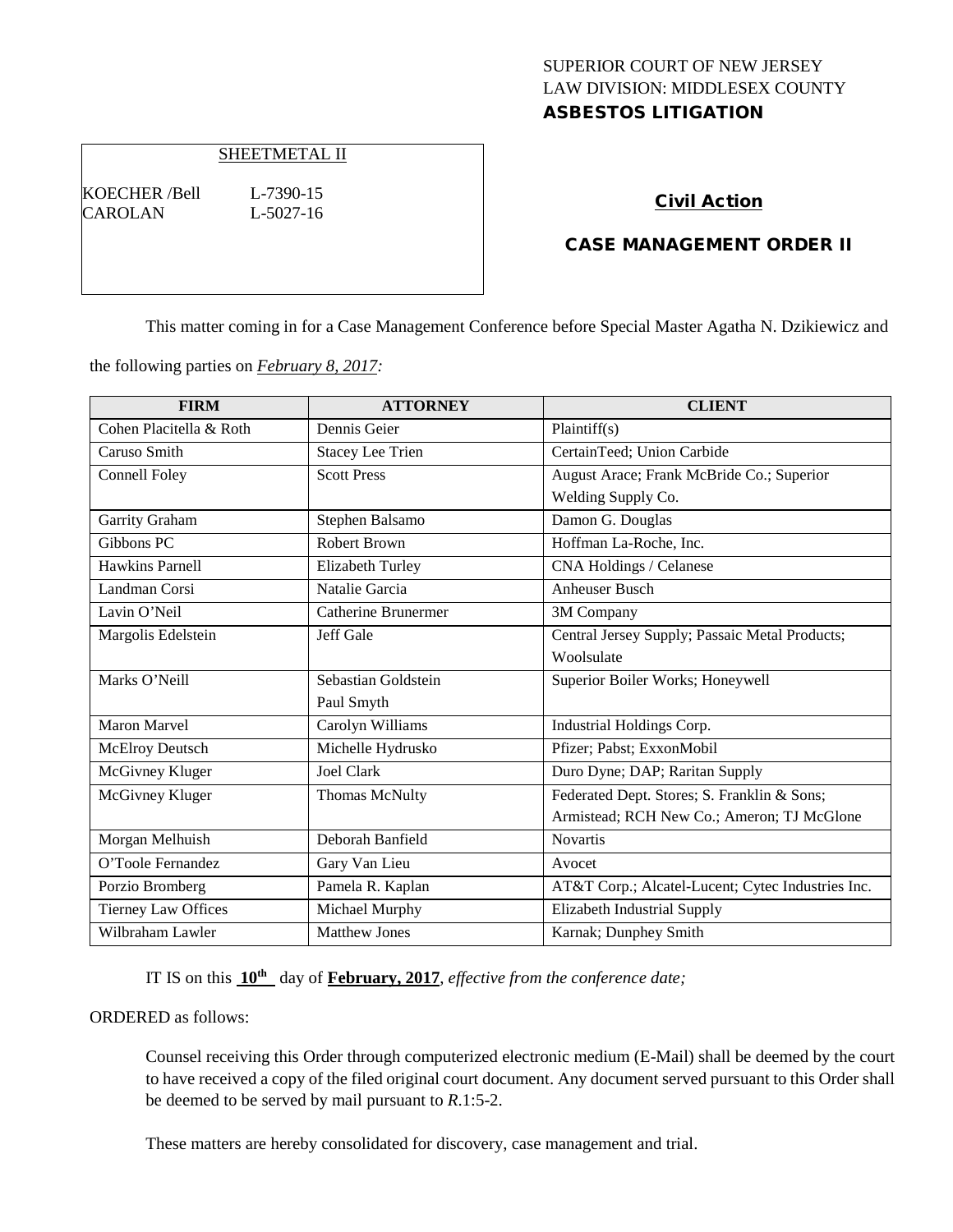# **DISCOVERY**

| February 28, 2017 | Defendants shall serve answers to supplemental interrogatories and document requests by this<br>date.                                                                                                       |
|-------------------|-------------------------------------------------------------------------------------------------------------------------------------------------------------------------------------------------------------|
| February 28, 2017 | Plaintiff shall serve answers to supplemental interrogatories and document requests by this<br>date.                                                                                                        |
| March 31, 2017    | Fact discovery, including depositions, shall be completed by this date. Plaintiff's counsel shall<br>contact the Special Master within one week of this deadline if all fact discovery is not<br>completed. |
| March 31, 2017    | Depositions of corporate representatives shall be completed by this date.                                                                                                                                   |

## **EARLY SETTLEMENT**

February 10, 2017 Settlement demands shall be served on all counsel and the Special Master by this date.

March 9, 2017 @ 10:00am Early settlement conference. All defense counsel shall appear with authority to negotiate settlement and have a representative authorized to negotiate settlement available by phone. Any request to be excused from the settlement conference shall be made to the Special Master no later than 4:00pm of the day prior to the conference.

### **SUMMARY JUDGMENT MOTION PRACTICE**

| March 31, 2017 | Plaintiff's counsel shall advise, in writing, of intent not to oppose motions by this date. |  |  |
|----------------|---------------------------------------------------------------------------------------------|--|--|
|                |                                                                                             |  |  |

- April 13, 2017 Summary judgment motions shall be filed no later than this date.
- May 12, 2017 Last return date for summary judgment motions.

#### **MEDICAL DEFENSE**

June 7, 2017 Defendants shall identify its medical experts and serve medical reports, if any, by this date. **In addition, defendants shall notify plaintiff's counsel (as well as all counsel of record) of a joinder in an expert medical defense by this date.**

## **LIABILITY EXPERT REPORTS**

- April 7, 2017 Plaintiff shall identify its liability experts and serve liability expert reports or a certified expert statement by this date or waive any opportunity to rely on liability expert testimony.
- June 7, 2017 Defendants shall identify its liability experts and serve liability expert reports, if any, by this date or waive any opportunity to rely on liability expert testimony.

#### **ECONOMIST EXPERT REPORTS**

April 7, 2017 Plaintiff shall identify its expert economists and serve expert economist report(s), if any, by this date or waive any opportunity to rely on economic expert testimony.

\_\_\_\_\_\_\_\_\_\_\_\_\_\_\_\_\_\_\_\_\_\_\_\_\_\_\_\_\_\_\_\_\_\_\_\_\_\_\_\_\_\_\_\_\_\_\_\_\_\_\_\_\_\_\_\_\_\_\_\_\_\_\_\_\_\_\_\_\_\_\_\_\_\_\_\_\_\_\_\_\_\_\_\_\_\_\_\_\_\_\_\_\_\_\_\_\_\_\_\_\_\_\_\_\_\_\_\_\_\_